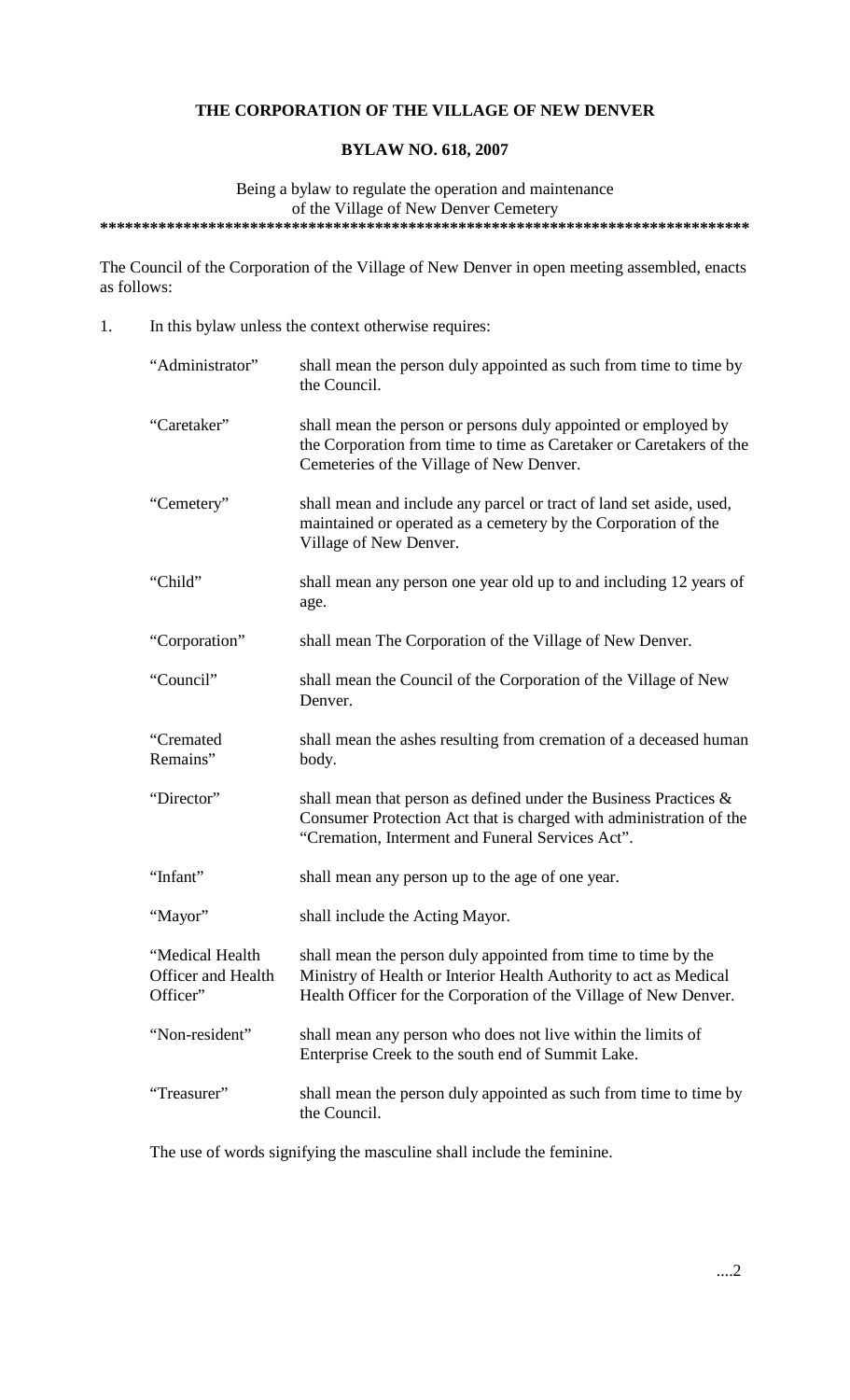- 2. The following lands have been set aside, operated, used or maintained as a cemetery by the Corporation:
	- (a) New Denver Cemetery, legally described as being:

Blocks 73, 74, 82, and 83 of Lot 549, Plan 557, Kootenay Land District, that part of Parcel "A" (D.D. 15155-I) of Lot 550, Kootenay Land District described as follows:

Commencing at the south west corner of Parcel "B" (D.D. 15854-I) of said lot; thence along the southern boundary of the said parcel to the south east corner thereof; thence southerly and parallel to the western boundary of the said Lot 550, a distance of two hundred and seventeen and eight tenths ft. (217.8 feet), thence parallel to the southern boundary of the said Parcel "B" to the intersection with the western boundary of the said Lot 550; thence along the said western boundary to the point of commencement. To which the Registrar has assigned the distinguishing number One (1).

3. A copy of the cemetery plan shall be filed with the "Director" as defined under the BPCP Act and copies also shall be kept available for public inspection in the Municipal Office and at such other places as may be deemed necessary.

#### LICENCE TO USE THE CEMETERY

- 4. The Council may by agreement with a society, church, or other organizations reserve a section of the cemetery to be used exclusively for the interment of deceased members of the society, church or other organization concerned, and upon such an agreement being made no person shall be issued with a licence to use grave space in the reserved section, unless his applications to the Corporation to purchase a licence is accompanied by a certificate from the society, church or organization concerned, stating that he, or the person on whose behalf he may be acting, is entitled to burial in the reserved section. All licences issued and services rendered by the Corporation under these conditions shall be subject to payment at the regular rates set forth in the schedule of rates attached hereto as Schedule "B".
- 5. The Council may grant to any person paying the fees therefor, according to the scale of fees hereinafter provided and subject to the terms of Section 4 hereof, a licence for the exclusive use by him or his executers or administrators, of any one or more grave spaces which may be vacant and unlicenced in the cemetery and upon payment of said fee therefor, such person or persons shall be entitled to receive a licence in the form of Schedule "A" attached hereto and forming part of this bylaw.
- 6. The Council reserves to itself the right to refuse to sell the use on more than two grave spaces to any one individual.
- 7. (1) Where the holder of a licence to use and occupy grave space in the cemetery wishes to transfer his right of use and occupancy to another person he shall first provide the Administrator with full particulars of the name, address and other description of the person to whom the transfer is to be made, the consideration to be paid therefor and such other information as the Administrator may reasonably request. The provision of such information shall not bind the Corporation to accept or permit the proposed transfer.

(2) If the licence to be transferred relates to a grave space located in an area reserved under an agreement made between the Council and an organization pursuant to Section 4 hereof, the requirements of said Section 4 concerning entitlement to burial in a reserved section of the cemetery shall apply to the person to whom the transfer is to be made.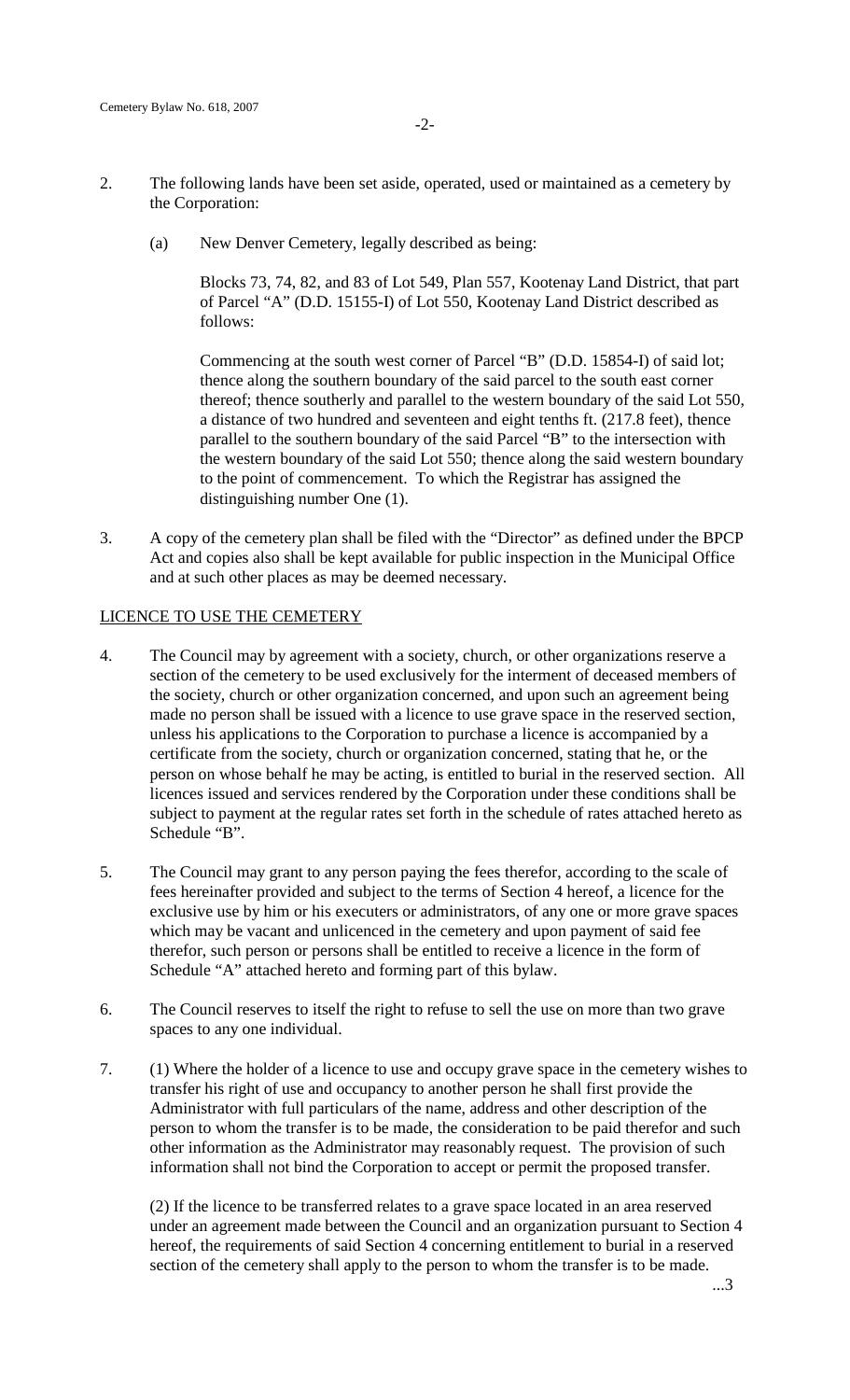(3) Upon acceptance by the Corporation of the transfer fee prescribed in Schedule "B" to this bylaw, and upon compliance with the requirements of this bylaw by the licence holder and the person to whom the licence is to be transferred, the Administrator shall effect the desired transfer by an endorsement upon the licence and shall record the transfer in the books or other records kept by him for that purpose.

8. All licences issued for use of grave space in the cemetery shall be subject to the provisions of this bylaw and all bylaws now or thereafter to be passed by Council.

#### FEES AND CHARGES

9. (1) The fees for interment, disinterment, use of grave space, and care of graves, and the charges for goods offered for sale by the Corporation for use in the cemetery, and any other cemetery fees shall be those set out in Schedule "B" attached hereto and forming part of this bylaw.

(2) The fees set out in Schedule "B" to this bylaw shall be paid at the Corporation's offices at the time of purchasing a cemetery licence, interment permit, or any goods or services sold by the Corporation in connection with the operation of the cemetery.

#### PERMISSION TO INTER, EXHUME

- 10. No body shall be interred in the cemetery until a permit to inter the body has been obtained from the Corporation and the fee for the interment as specified in Schedule "B" hereof has been paid to the Corporation, except as may be permitted otherwise under the terms of Section 15.
- 11. All permits for interment of the deceased persons in the cemetery shall be in the form of Schedule "A" attached hereto and forming part of this bylaw.
- 12. All applications for a permit to inter in the cemetery must be made to the Administrator at the Corporation's offices during regular office hours on all days of the week except Saturday, Sunday, Statutory Holidays, and in cases of emergency as described in Section 15.
- 13. Any person who makes application for an interment permit or who requires an interment to be made, shall provide the Administrator with a statement of the name, age and date of the death of the deceased, whether or not death was caused by a communicable disease as listed in Division 7 of the "Regulations for the Control of Communicable Diseases" made under the "Health Act", the time and date of the funeral and any other information which it is reasonable for the Administrator to request.
- 14. No person shall be granted a permit to inter in an area of the cemetery which Council has reserved under the provisions of Section 4 hereof for burial of members of a church, society, or other organizations, except where the applicant for the permit furnishes the Administrator with a Certificate from the organization for whom the area has been reserved, stating that the deceased person for whom the permit is required is entitled to burial in the reserved area.
- 15. (1) Where the Health Officer directs, pursuant to the "Regulations for the Control of Communicable Diseases" or otherwise, that a body be buried in the cemetery during any period when the Corporation's offices are closed, permission to inter in the cemetery shall be obtained from the Mayor or a Councillor of the Council of the Village of New Denver.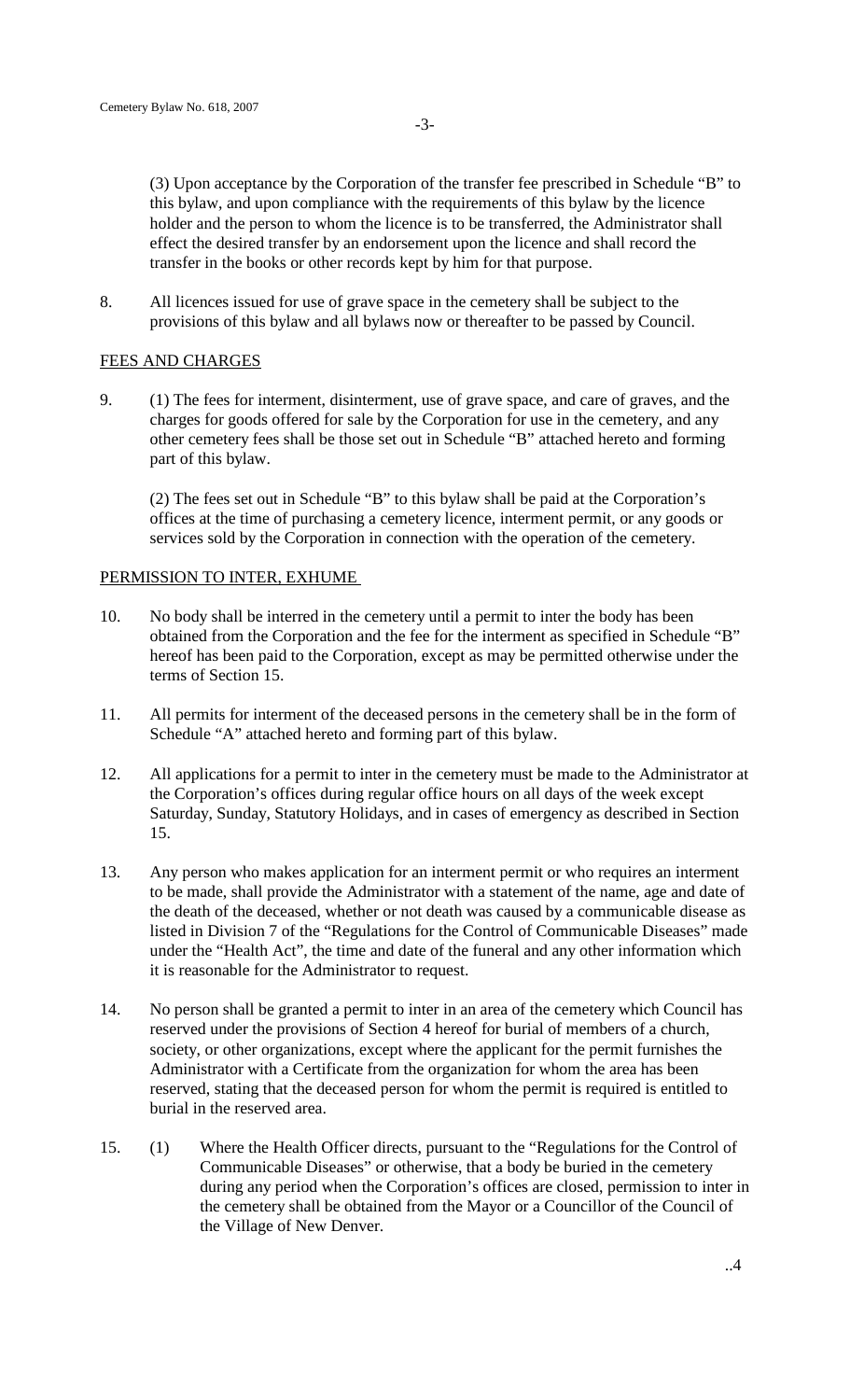- (2) Where a burial in the cemetery is performed under the conditions of sub-section (1) the person who permitted the burial and the person who performed the burial shall report the matter to the Administrator, and the representative of the deceased shall furnish the Administrator with full details of the decease as required by Section 13 hereof together with such fees as may be required in accordance with Schedule "B" if such fees have not already been paid.
- (3) The information required to be given to the Administrator under the terms of subsection (2) of this section shall be provided to the Administrator as soon after such interment as the Corporation's offices are opened.
- 16. No deceased person interred in the cemetery shall be exhumed without a written order being first obtained from the proper authority in accordance with Part 4, Section 16 of the Cremation, Interment and Funeral Services Act (SBC 2004, Chapter 35)
- 17. It shall be unlawful to bury or cremate a decease person within the Municipal boundary or cemetery of the Corporation except pursuant to the terms of the "Cremation, Interment and Funeral Services Act" and Regulations thereunder.

## INTERMENT IN THE CEMETERY

- 18. No body other than a deceased human body, or the cremated remains or other remains of a deceased human body shall be interred in the cemetery, and all interments shall be subject to and comply with the provisions of this bylaw.
- 19. The holder of a licence to use and occupy grave space in the cemetery shall not permit an interment to be made in the grave space to which the licence refers nor transfer or dispose of the said grave space to another person, group or organization unless such interment, transfer, or disposal is made pursuant to and subject to the provisions of this bylaw.
- 20. (1) Where the body of a person, who died while suffering a communicable disease, is to be buried in the cemetery, and instruction given by the Health Officer respecting the interment shall be fully and carefully followed by those who perform the interment.
	- (2) Where the body delivered to the cemetery for interment is subject to direction of the Health Officer under the terms of Division 7 of the "Regulations for the Control of Communicable Diseases" made under the "Health Act", the person delivering the body to the cemetery shall inform the Administrator.
- 21. (1) Each interment in the cemetery, other than the interment of cremated remains, shall provide for not less than 1 metre of earth between the general surface level of the ground at the grave site and the upper surface of the vault, casket or grave liner enclosing the body resting in the grave.
	- (2) Each interment of cremated remains in the cemetery shall be made in a container encased in a non decomposing liner not less that 3.5 cm thick and shall be buried in the grave not less than 60 cm deep, except where a concrete encased container of cremated remains is used as a foundation-base for a tablet memorial installed on the grace according to the requirements of Section 35.
- 22. No person shall inter any body in the cemetery except between the hours of eight (8) o'clock in the forenoon and five (5) o'clock in the afternoon.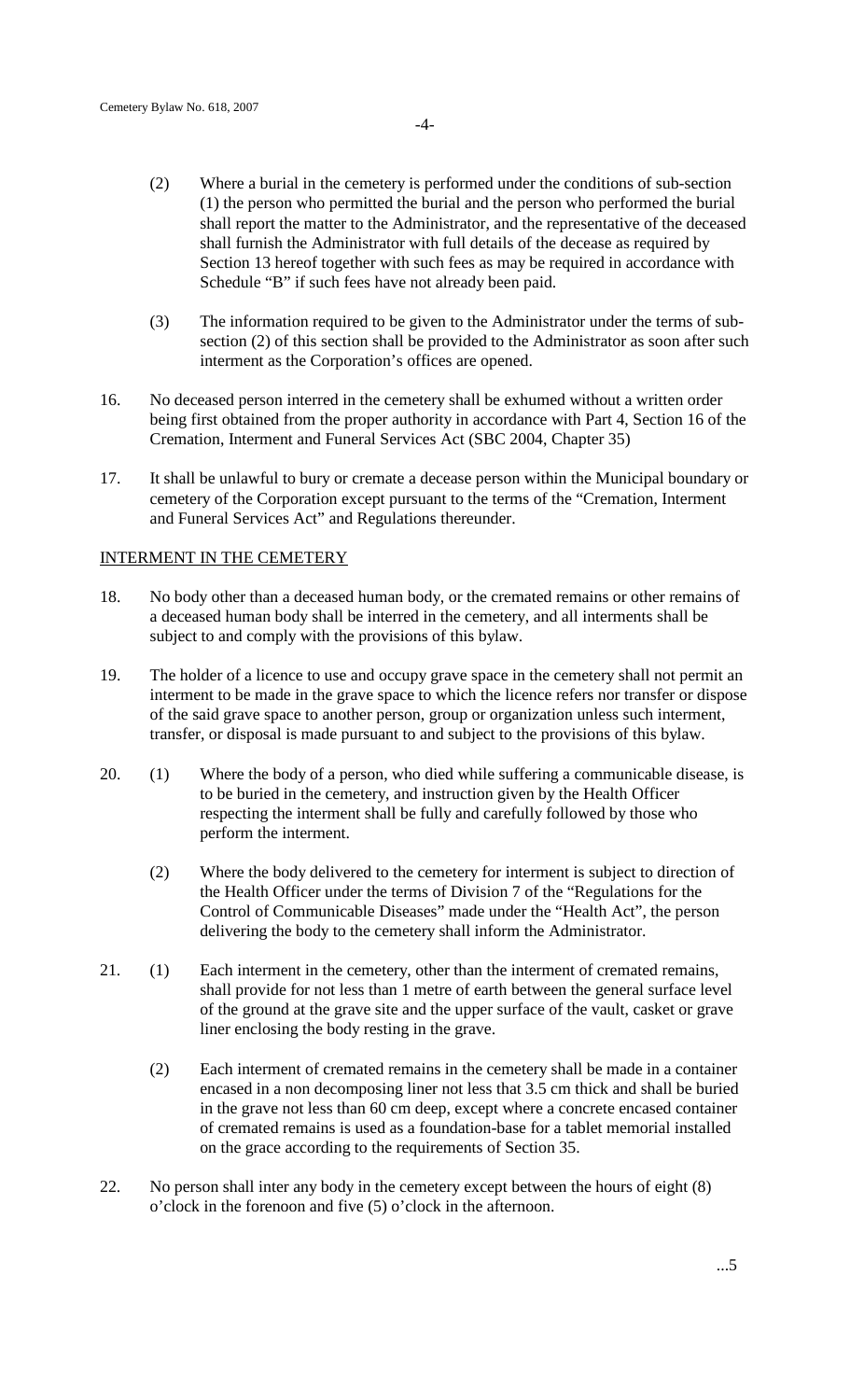- 23. No person shall inter any body in the cemetery on Sunday or any Statutory Holiday unless the written permission of the Administrator is first obtained, except in the emergency conditions as specified in Section 15 hereof.
- 24. No grave shall be dug or opened by any person other than a person duly authorized by the Administrator.

#### CEMETERY CARETAKER

- 25. (1) Council may authorized the appointment of a cemetery caretaker and the duties and responsibilities of a caretaker so appointed shall be among other things, to carry out, or cause to be carried out by cemetery workforce placed under their supervision:
	- (a) The digging, preparation, opening and closing of graves as ordered by the Administrator.
	- (b) The direction of all funerals in the cemetery to the correct grave site.
	- (c) The general work of the cemetery, to maintain it in a neat, tidy condition, including maintenance of walls, fences, gates, paths and other cemetery improvements.
	- (d) The provisions for care of the cemetery tools and equipment.
	- (e) The caretaker shall maintain records as directed by the Administrator, and shall submit reports as required by him, and shall do such other work as the Administrator may require from time to time in relation to the cemetery operation.

## ADMINISTRATION AND CARE FUND

- 26. The Administrator shall maintain records as necessary to the administration and management of the cemetery and as required by Part 8 of the Regulation under the "Cremation, Interment and Funeral Services Act".
- 27. The Administrator is hereby authorized on behalf of the Municipality and subject to the provisions of this bylaw to grant a licence in the form set out in Schedule "A" hereof in respect of any unoccupied and unlicenced grave space in the cemetery.
- 28. The Administrator shall issue all permits for interment required by this bylaw except as otherwise provided herein.
- 29. Upon issuing any permits for interment in the cemetery , or upon viewing an order for exhumation from the proper authority as required by Section 16, hereof the Administrator shall notify Caretaker before the time of the intended interment or exhumation
- 30. (1) A fund shall be established to be known as "The Cemetery Care Fund" and such fund shall be administered in accordance with the requirements of the Regulation made under the "Cremation, Interment and Funeral Services Act" for the establishment and administration of a Municipal Cemetery Care Fund and in accordance with the procedures hereinafter set out.
	- (2) A bank account shall be established to be known as "The Cemetery Care Fund Account" into which the Treasurer shall pay all funds received for Care Fund purposes and all such funds shall be deposited in said account, and there held pending investment as hereinafter provided.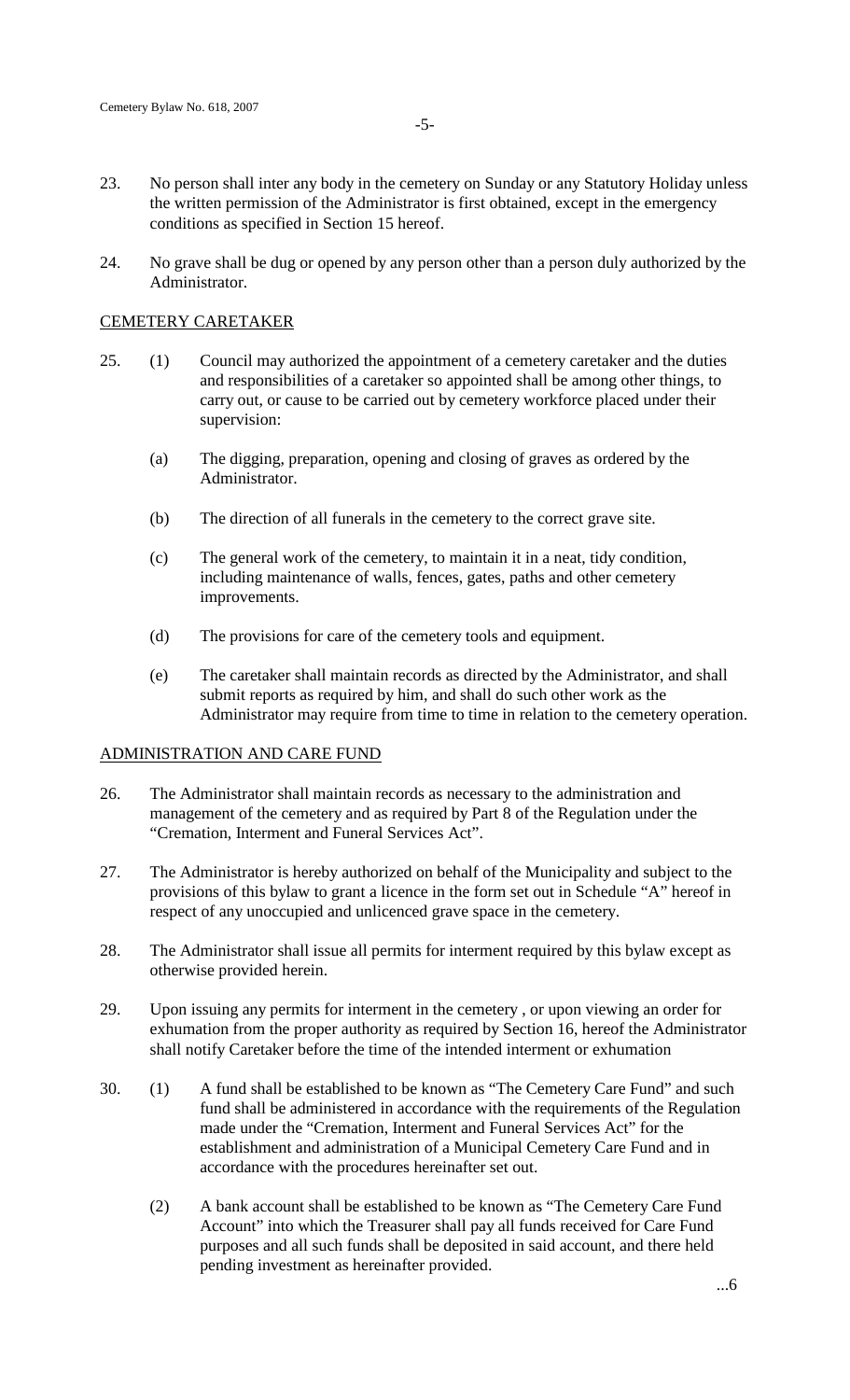- (3) On all licences for use of grave space sold, the Treasurer shall pay into "The Cemetery Care Fund Account" from the amount received for each licence sold at the fee specified in Schedule "B" hereof.
- (4) On all licences for the use of grave space, and on all contracts or agreements for the sale of such licences, the amount required to be used for Care Fund purposes shall be specified, provided that the amount so specified shall not apply to grave space made available by the corporation free of charge for indigent burial.
- (5) Any owner of a memorial marker, tablet, monument, or memorial desiring to install same in the cemetery, shall pay to the Administrator prior to the installation of such memorial or memorials, the fee specified in "Schedule C" hereof, and such amounts when received shall be paid by the Treasurer into "The Cemetery Care Fund Account" for investment as hereinafter provided.
- (6) Investment of funds received for Care Fund purposes shall be made as required by the Regulation under the "Cremation, Interment and Funeral Services Act" applicable to Municipal Cemetery Care Funds.
- (7) The income from the "Cemetery Care Fund" including any appreciation thereof, shall be used for the sole purpose of upkeep and maintenance of the property licenced and the cemetery of which it forms part.
- (8) The principal sum of the Cemetery Care Fund shall not be reduced otherwise than in accordance with an order of the Minister made pursuant to the Regulations under the "Cremation, Interment and Funeral Services Act".
- 31. A separate account of all monies received under the provisions of this bylaw and of all monies expended hereunder shall be dept by the Treasurer and any surplus remaining or receipts over expenditures shall be paid at the end of each financial year into a fund to be known as "The Cemetery Fund" and same shall be invested by the Corporation in accordance with the provisions of the "Community Charter".

## **MEMORIALS**

- 32. No person shall place on any grave space in the cemetery a memorial marker or tablet until an amount as detailed in "Schedule C" has been paid to the Administrator for Care Fund purposes in respect to each memorial or tablet which it is desired to install.
- 33. No grave or grave space in the cemetery shall be defined by a fence, hedge, or railing, and no memorial other than a tablet type memorial as specified in Section 34 may be installed on a grave.
- 34. A tablet type memorial may be installed on a grave in the cemetery provided the installation conforms to the following:
	- (a) Each memorial tablet shall be installed in a position on the grave according to that established by the Corporation for memorials on graves in the cemetery and shall have its top surface set level and flush with the surface of the surrounding ground.
	- (b) Each bronze memorial tablet shall be attached to a concrete base not less than ten (10) centimetres thick with side surfaces true and perpendicular with the top surface of the attached tablet.
	- (c) Each stone memorial tablet shall be attached to a concrete base not less than ten (10) centimetres thick with side surfaces true and perpendicular with its top  $\omega$  surface.  $\ldots$ 7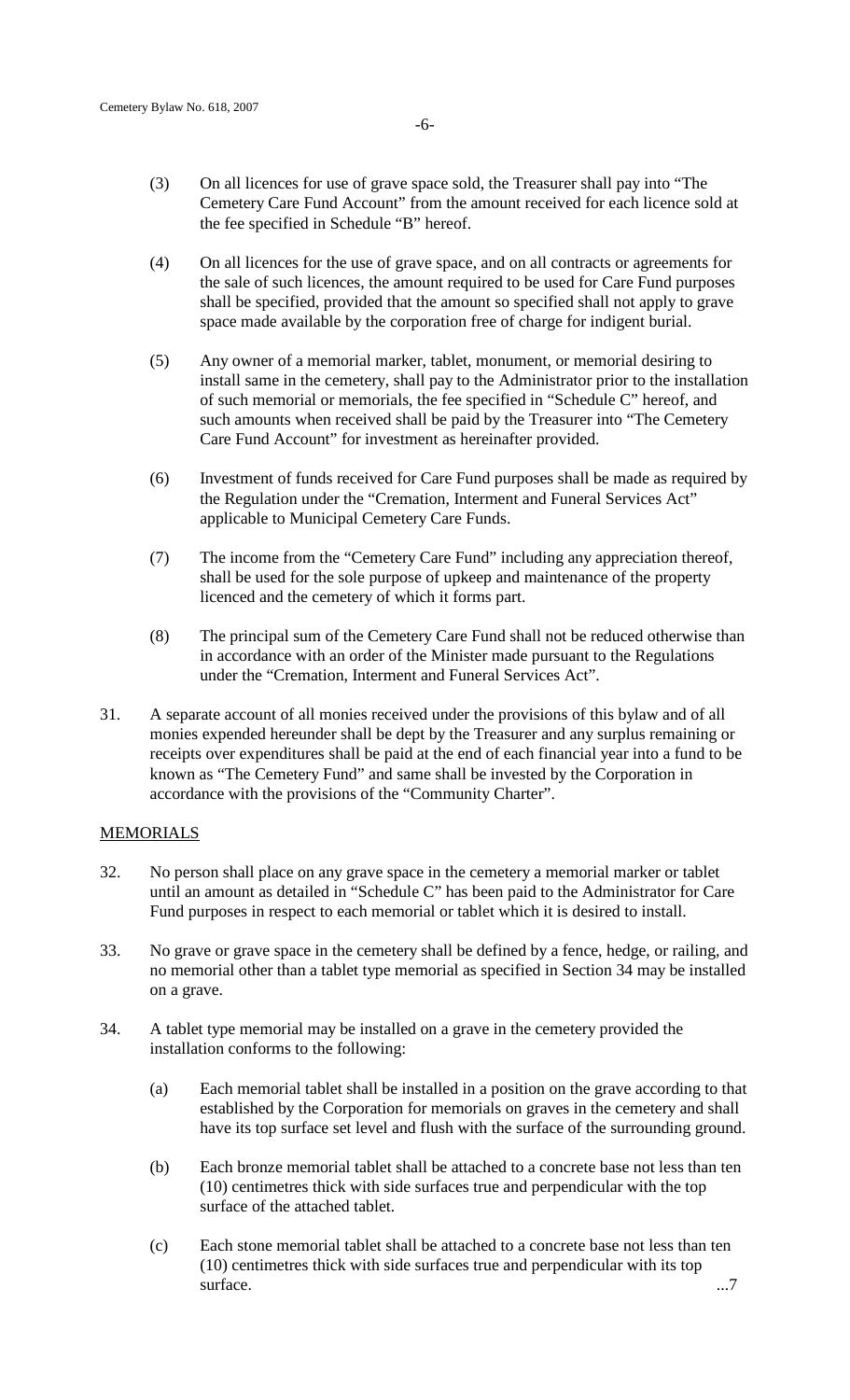(d) Except as permitted otherwise in Sub-section (c) the top surface of memorial tablets and concrete bases shall measure as follows:

On adult graves:

| (1)                     | Memorialization of one person         | 30 cm x 50 cm |
|-------------------------|---------------------------------------|---------------|
| (2)                     | Memorialization of one or two persons | 45 cm x 75 cm |
| On a child grave        |                                       | 30 cm x 50 cm |
| On an infant size grave |                                       | 25 cm x 45 cm |
| On an ashes size grave  |                                       | 25 cm x 28 cm |

- (e) A bronze memorial tablet intended for installation on the grave of an adult or child may be smaller than its concrete base provided the concrete base conforms to the size for the grave as required by Sub-section (d) above, and provided the part of the base extending beyond the tablet, does not exceed five (5) centimetres wide and has a smooth, slightly bevelled surface to shed water at its outer edges.
- (f) One memorial tablet only may be installed on each grave but where two related persons are buried side by side in adjacent graves, one 45 cm x 75 cm tablet which provides for the memorialization of both persons may be used instead of two separate tablets provided the single tablet so used is set to embrace evenly the two graves concerned.
- (g) On an ashes size grave a memorial base which conforms to the requirements of Sub-section (d) and which supports either a stone or bronze table, may enclose one or two containers of cremated remains of a deceased as permitted by the terms and requirements of Sub-section (2) of Section 21.

## GENERAL

- 35. Cut flowers, wreaths and floral offerings may be placed on graves but may be removed by the Caretaker when their condition is considered by him to be detrimental to the beauty of the cemetery.
- 36. No person shall plant, remove, cut down or destroy, any trees, shrubs, plants, flowers, bulbs or rocks in the cemetery other than an employee of the Corporation authorized to do so.
- 37. All persons are prohibited from damaging, or defacing any memorial, monument, fence, gate, or structure in the cemetery, or any improvements in the cemetery.
- 38. No person shall enter the cemetery in a vehicle after sunset, or drive a vehicle in the cemetery at any time at a speed of more than 15 km/hr, and all vehicles and their drivers while in the cemetery grounds shall be subject to the reasonable directions and orders of the Caretaker.
- 39. No person shall solicit orders for markers, tablets, memorials, or like works within the limits of the cemetery.
- 40. All persons and funeral processions in the cemetery shall obey the reasonable instructions of the Caretaker, but any person not behaving with proper decorum within the cemetery, or disturbing the quiet and good order of the cemetery may be evicted therefrom by the Caretaker.
- 41. The discharging of firearms, other than in regular volleys at burial services, is prohibited in the cemetery.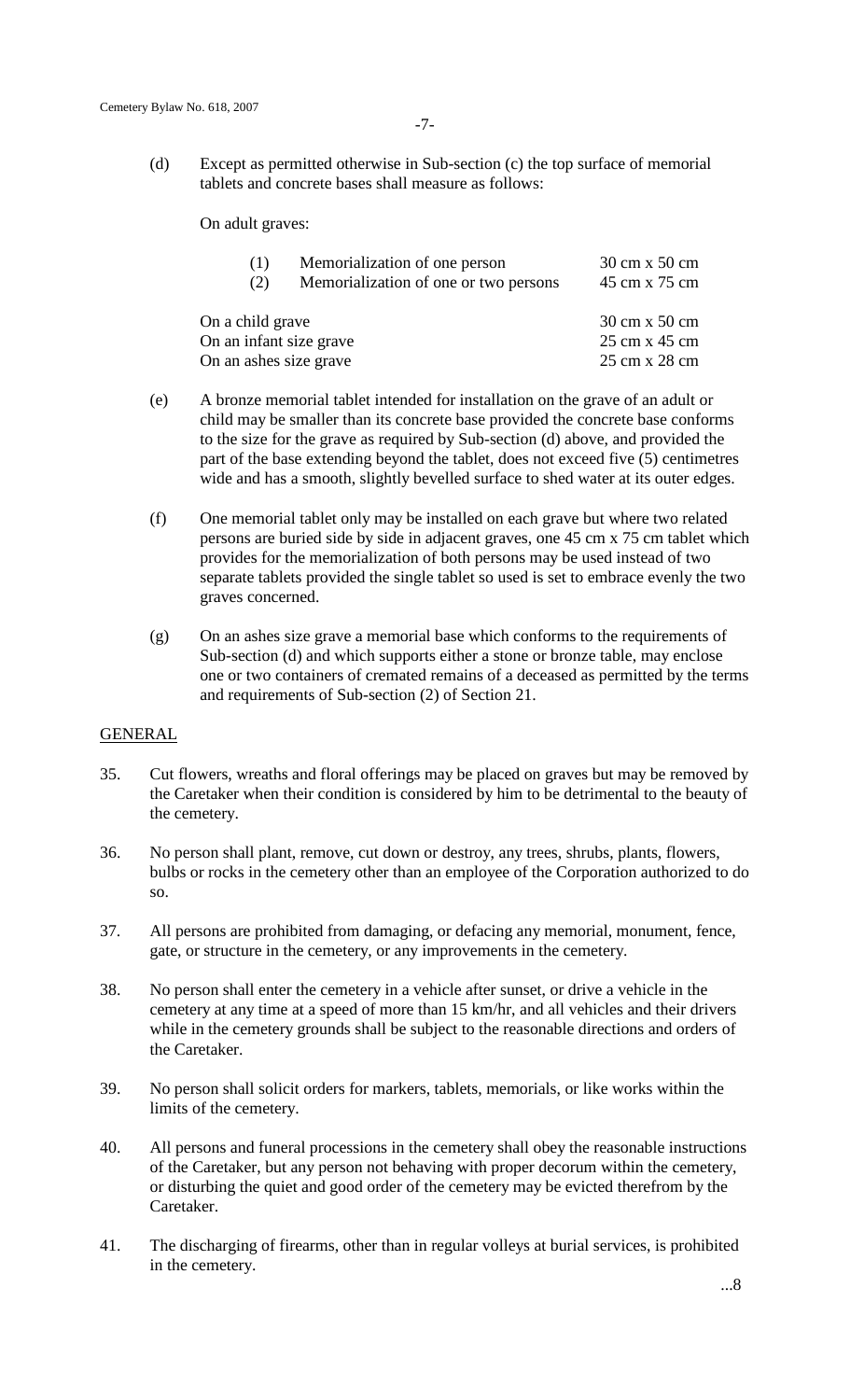- 42. Any person who willfully destroys, mutilates, defaces, injures, or removes any memorial or other structure placed in the cemetery, or any fence, railing or other work for the protection or ornament of the cemetery, or any memorial, monument, tomb, or other structure aforesaid, or lot withing the cemetery, or willfully destroys, cuts, breaks, or injures any shrub or plant, or plays any game or sport, or discharges firearms (save at a military funeral), or who willfully or unlawfully disturbs persons assembled for the purpose of burying a body therein, or who commits a nuisance, or at any time behaves in an indecent and unseemly manner, or deposits any rubbish or offensive matter or thing in a cemetery, or in any way violates any grave, memorial or other structure within the same, shall be guilty of an infraction of this bylaw and liable to the penalties hereof.
- 43. The cemetery shall be deemed open at eight (8) o'clock every forenoon and closed every afternoon at eight (8) o'clock. Any person in the cemetery between eight (8) p.m. and eight (8) a.m. the following morning, without special permission of the Caretaker, Administrator or other persons authorized by the Corporation to grant such permission shall be deemed guilty of an infraction of this bylaw and liable to the penalties thereof.
- 44. Every person who commits an offence against this bylaw is liable to a fine and penalty not exceeding Five Hundred Dollars (\$500.00) and costs, or in default of payment thereof, or in the alternative, to imprisonment with or without hard labour for any period not exceeding six (6) months.
- 45. Notwithstanding anything herein contained, the administration and operation of the cemetery shall be carried out at all times in accordance with the "Cremation, Interment and Funeral Services Act" and Regulations made thereunder.
- 46. Bylaw No. 244, 1979, cited as "Cemetery Bylaw No. 244" and all amendments thereto are hereby repealed.
- 47. This bylaw shall be cited as "Cemetery Bylaw No. 618, 2007", and shall take effect upon adoption by Council.

READ A FIRST TIME this 9<sup>th</sup> day of October, 2007.

READ A SECOND TIME this  $9<sup>th</sup>$  day of October, 2007.

READ A THIRD TIME this 9<sup>th</sup> day of October, 2007.

FINALLY ADOPTED this 23<sup>rd</sup> day of October, 2007.

G. L. Wright Carol Gordon MAYOR **ADMINISTRATOR**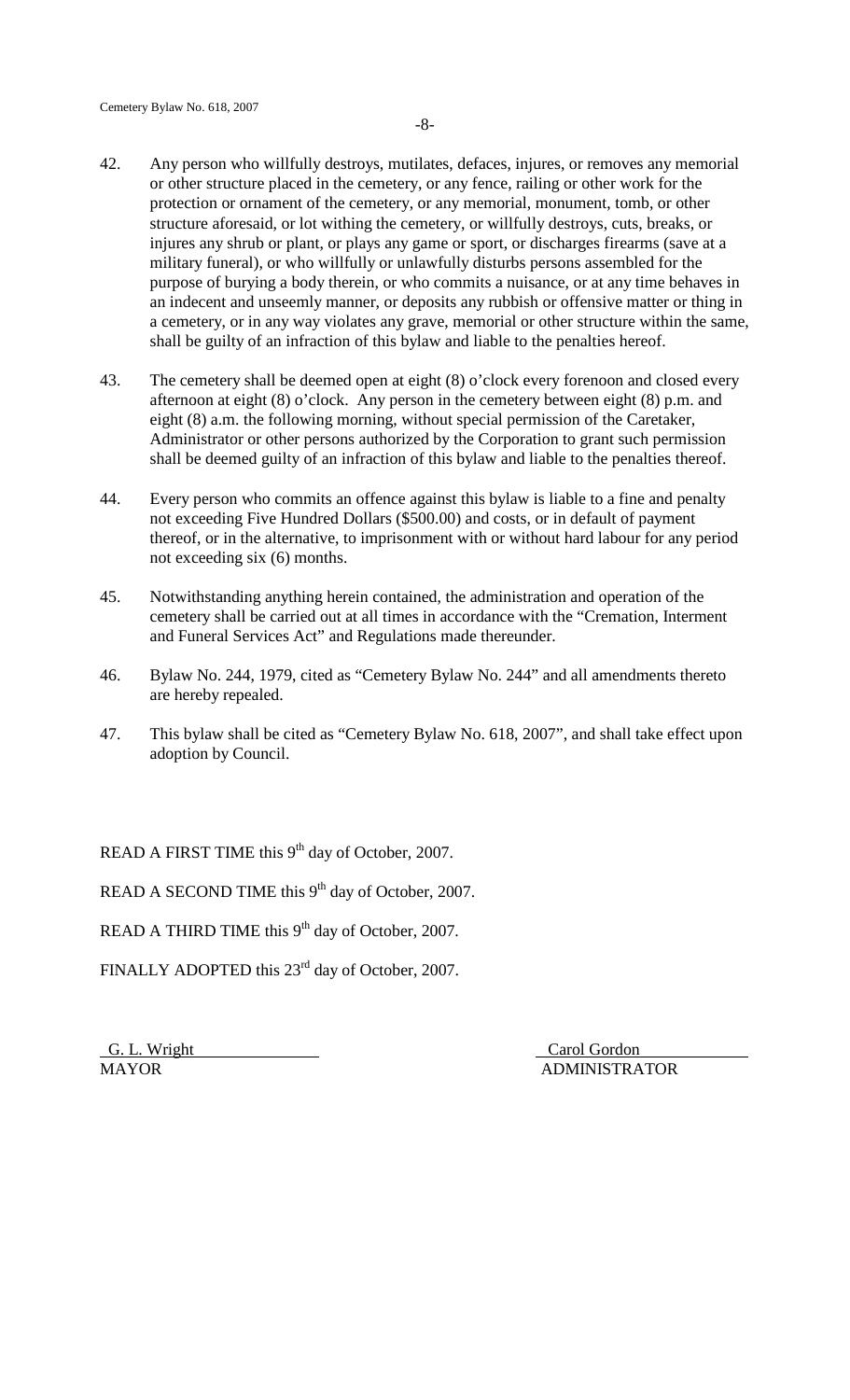

Village of New Denver<br>
Po Box 40<br>
Fax: 250-358-7251 New Denver, BC, Canada V0G 1S0

Fax: 250-358-7251 115 Slocan Avenue Email: newdenver@netidea.com

# **PURCHASE AGREEMENT - SCHEDULE "A"**

CONTRACT AGREEMENT AND ORDER made this  $\_\_\_\_$  day of  $\_\_\_\_\_\_$ , 20 between the VILLAGE OF NEW DENVER CEMETERY, having a place of business at 115 SLOCAN AVENUE, NEW DENVER, B.C.;

AND

| <b>SURNAME (USE BLOCK LETTERS)</b>                                                                                                                                                                   |                                        | <b>GIVEN NAMES &amp; INITIALS</b>                                       |                                                                                                                                                                                                                                                                                                                                 |  |  |
|------------------------------------------------------------------------------------------------------------------------------------------------------------------------------------------------------|----------------------------------------|-------------------------------------------------------------------------|---------------------------------------------------------------------------------------------------------------------------------------------------------------------------------------------------------------------------------------------------------------------------------------------------------------------------------|--|--|
| <b>ADDRESS</b>                                                                                                                                                                                       |                                        |                                                                         |                                                                                                                                                                                                                                                                                                                                 |  |  |
| HEREINAFTER CALLED THE PURCHASER                                                                                                                                                                     |                                        | POSTAL CODE                                                             |                                                                                                                                                                                                                                                                                                                                 |  |  |
| TELEPHONE<br><u> 1989 - Johann Barn, mars ann an t-</u>                                                                                                                                              |                                        |                                                                         |                                                                                                                                                                                                                                                                                                                                 |  |  |
| SEE NOTE OF CANCELLATION ON REVERSE SIDE                                                                                                                                                             |                                        |                                                                         |                                                                                                                                                                                                                                                                                                                                 |  |  |
|                                                                                                                                                                                                      |                                        |                                                                         |                                                                                                                                                                                                                                                                                                                                 |  |  |
| LOTS (Cremation (DETERTY)                                                                                                                                                                            |                                        | <b>UNIT PRICE</b>                                                       | <b>TOTAL PRICE</b>                                                                                                                                                                                                                                                                                                              |  |  |
| Section Row<br>Qty<br>Block                                                                                                                                                                          |                                        | $\frac{1}{2}$                                                           | $\frac{\text{S}}{\text{S}}$                                                                                                                                                                                                                                                                                                     |  |  |
| <b>Headstone Setting Fee</b>                                                                                                                                                                         |                                        |                                                                         | $\frac{\sqrt{2}}{2}$                                                                                                                                                                                                                                                                                                            |  |  |
| Opening and Closing ( )Quantity                                                                                                                                                                      | \$                                     |                                                                         | $\frac{\sqrt{2}}{2}$                                                                                                                                                                                                                                                                                                            |  |  |
|                                                                                                                                                                                                      | <b>GST/HST PAYABLE</b>                 |                                                                         |                                                                                                                                                                                                                                                                                                                                 |  |  |
| <b>METHOD OF PAYMENT:</b><br>Payment must be made in full at the time of signing<br>of this contract                                                                                                 |                                        | <b>TOTAL BALANCE</b>                                                    | $\sim$                                                                                                                                                                                                                                                                                                                          |  |  |
| conditions, etc. on the reverse side hereof,<br>are made a part of this purchase agreement.<br><b>WHEN PERSON SIGNING IS</b>                                                                         |                                        |                                                                         | <b>NEW DENVER CEMETERY</b><br>$BY$ and $BY$ and $XY$ and $XY$ and $XY$ and $XY$ and $XY$ and $XY$ and $XY$ and $XY$ and $XY$ and $XY$ and $XY$ and $XY$ and $XY$ and $XY$ and $XY$ and $XY$ and $XY$ and $XY$ and $XY$ and $XY$ and $XY$ and $XY$ and $XY$ and $XY$ and $XY$ and $XY$ a<br><b>Headstone Setting Regulations</b> |  |  |
| <b>NOT THE PURCHASER</b>                                                                                                                                                                             |                                        | (No Upright Stones)                                                     |                                                                                                                                                                                                                                                                                                                                 |  |  |
| I hereby guarantee, in any event, payment<br>of all sums on due date herein provided,<br>absence of purchaser's signature<br>not withstanding<br>$\boldsymbol{\mathrm{X}}$<br>signature of guarantor | <b>Infant Size</b><br><b>Cremation</b> | <b>Single Headstone</b><br><b>Double Headstone</b><br><b>Child Size</b> | 30cm x 50 cm x 10 cm<br>45 cm x 75 cm x 10 cm<br>30 cm x 50 cm x 10 cm<br>25 cm x 45 cm x 10 cm<br>20 cm x 28 cm x 10 cm                                                                                                                                                                                                        |  |  |
| address<br><b>SERVICE DETAILS</b>                                                                                                                                                                    |                                        |                                                                         |                                                                                                                                                                                                                                                                                                                                 |  |  |
| <b>DAY</b><br><b>DATE</b>                                                                                                                                                                            | <b>TIME</b>                            |                                                                         | <b>ETA</b>                                                                                                                                                                                                                                                                                                                      |  |  |
| <b>NAME OF DECEASED</b>                                                                                                                                                                              | D.O.B                                  |                                                                         | D.O.D.                                                                                                                                                                                                                                                                                                                          |  |  |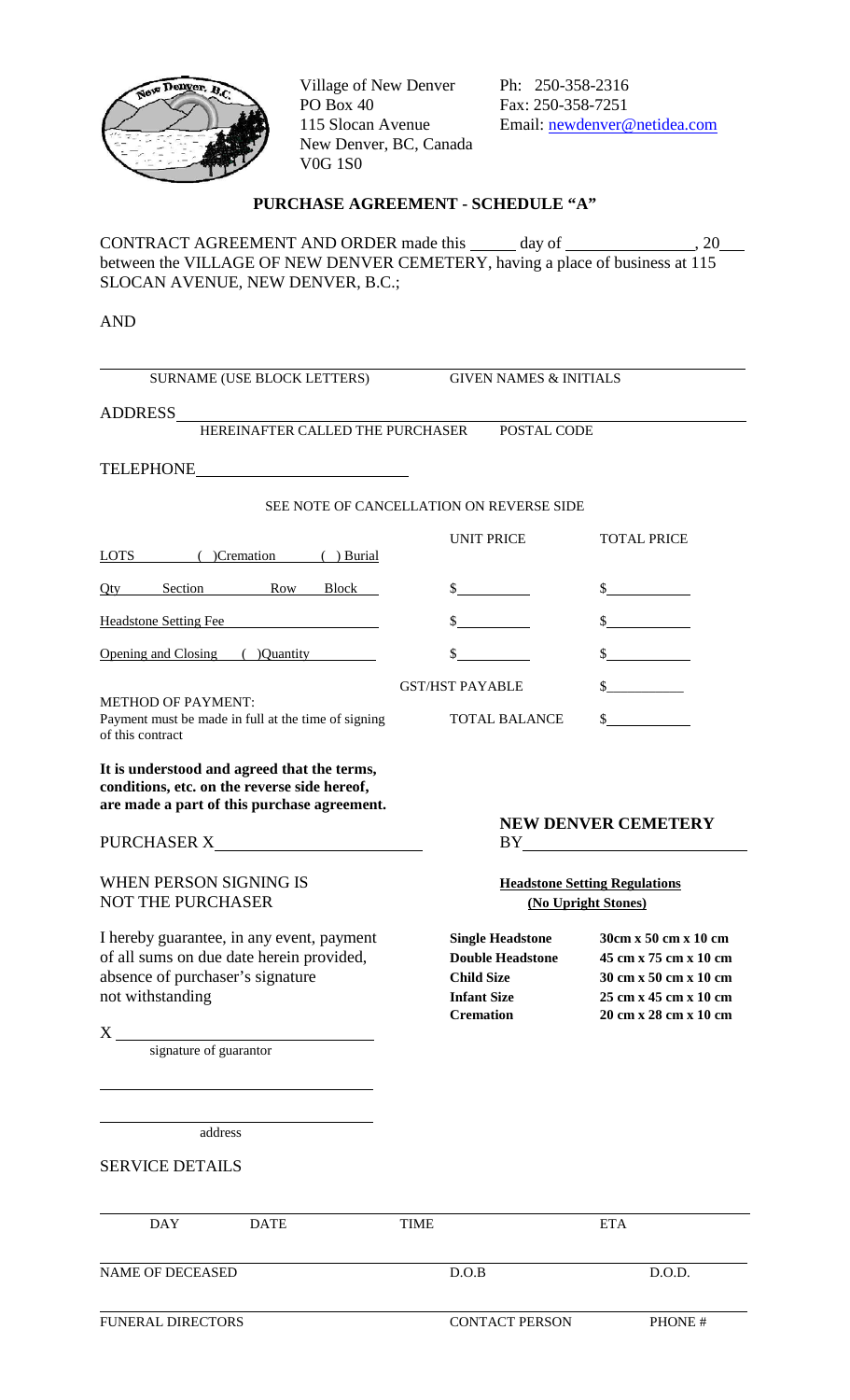#### **CONDITIONS AND REGULATIONS**

- 1. Internment in such grave or lot shall be subject to the Rules and Regulations of said Cemetery, both those endorsed hereon and all others now in force hereinafter prescribed (to all of which the Purchaser or Guarantor agrees in completing the order).
- 2. Arrangements for burial must be made at the Corporation Office by the named relatives of the deceased or a representative authorized in writing by them to make such arrangements for the deceased, or by other authorized person at least 48 hours before time of interment.
- 3. No Interment shall be made in the Cemetery except on presentation of a permit, nor shall the remains of a deceased person be accepted for burial or other disposal except upon presentation of the Burial Permit/Cremation Certificate and Acknowledgement of Death of the deceased, issued by a Registrar of Births, Deaths and Marriage, or by other official under the provisions of the Vital Statistics Act and Regulations.
- 4. No Interment shall be made on Sunday or Statutory Holiday unless the written permission of the Administrator is first obtained, or by order of the Medical Health Officer.
- 5. No said assignment or transfer of graves lots or vaults or of rights of interment therein shall be made without the written consent of the Administrator. Such transactions shall not be recognized unless and until records on the Cemetery Books and the payment of such fees prescribed for amending the Records of the Cemetery.
- 6. Until an interment has been made in a grave, lot or vault, as assignment or transfer of interment rights therein may be made by the registered holder, subject to the Rules and Regulations of the Cemetery. After an interment has been made in a grave, lot or vault, no assignment or transfer of any right therein may be made or will be recognized by the Corporation.
- 7. All interments, disinterments and removals including all openings and closings of graves shall be made only by the Corporation.
- 8. In consideration of any multiple burial privileges which may be granted by the Corporation for lots in certain designated areas, burial of remains will only be allowed as specified in the Rules and Regulations.
- 9. Flat memorials (flush with the ground) are only allowed as specified in the Rules and Regulations.
- 10. No marker or memorial privileges shall be allowed until graves or lots and all other charges are fully paid including the setting and installation charges for the memorial and the additional contribution to the Care Fund for the extra costs involved in maintaining the grave (maintenance of memorials is not included)
- 11. This contract can be cancelled by the Purchaser or personal representative of the purchaser within fifteen (15) days of the date the contract was made. If said contract is cancelled within the said 15 day period a full refund will be made.
- 12. If the contract needs to be cancelled after the fifteen (15) day period has elapsed, a cancellation letter must be received by the seller written by the purchaser or a personal representative of the purchaser and a refund of 80 percent of the money paid will be made.
- 13. While the lot holder is entirely free in selecting the supplier of the memorial, the size, materials and form of the memorial must conform to the Rules and Regulations of the Cemetery, especially as applicable to the particular area, and the Corporation reserves to itself the placement or removal of any and all memorials.
- 14. All improvements, alterations or embellishments of lots in the Cemetery shall be under the direction of the Corporation and should any be made without its written consent the Corporation reserves the right to remove, alter or change such improvements, alterations or embellishments at the expense of the lot holder. The Corporation reserves the right to remove anything that is unsightly, dangerous or impedes the progress of ACare@.
- 15. The planting of trees, shrubs or plants of any kind will not be allowed at any time on said grave or lot and the placing of flowers, fresh or artificial, on graves, lots or vaults shall be subject to the applicable Rules and Regulations of the Cemetery as then in force.
- 16. (1) Where an error is made in the contract of sale, description or transfer of a lot and the lot is unavailable, the Corporation shall
	- (a) amend the contract to provide another lot of equal or greater value and similar location acceptable to the lot holder or a personal representative of the lot holder;
	- (b) cancel the contract and refund the full amount of money paid plus accrued interest at a prescribed rate. (2) Where human error is made and human remains are interred in the wrong lot, the operator shall:
		- (a) disinter the human remains from the wrong lot and inter them in the correct lot if available, or (b) if the correct lot is not available, disinter the human remains from the wrong lot and inter them in a lot acceptable to a representative of the lot holder, and shall, within 30 days after that, notify the registrar of disinterment and interment.
- (3) Where the parties fail to agree on a settlement under subsection (1b) or (2b), either party may apply to the registrar who may resolve the matter in any way the registrar considers appropriate in the circumstances as per Section 43 of the CIFSA.
- 17. (1) The Corporation may sell a right of interment for a lot that has been sold previously, with the prior approval of the Director of the BPCPA, only if :
	- a. the Purchaser is at least 90 years of age or, if living, would be at least 90 years of age;

b. a period of at least 50 years has elapsed from the date the prior right of interment was sold; c. at least 90 days have passed since the date the Corporation sent a notice of its intention to resell the right of interment to the last known address of the Purchaser, and the Corporation has not received a response from the Purchaser, and

d. The Corporation has made diligent attempts to contract the Purchaser but is not able to locate them.

(2) If a right of interment is resold in the circumstances described in section (1) above, and the Purchaser requires the use of the lot, the Corporation must provide another right of interment of equal or greater value that is acceptable to the Purchaser or a personal representative of the purchaser.

18. The use of the Cemetery and its interment spaces shall be subject to such other reasonable conditions as may be described in the Rules and Regulations of the Cemetery.